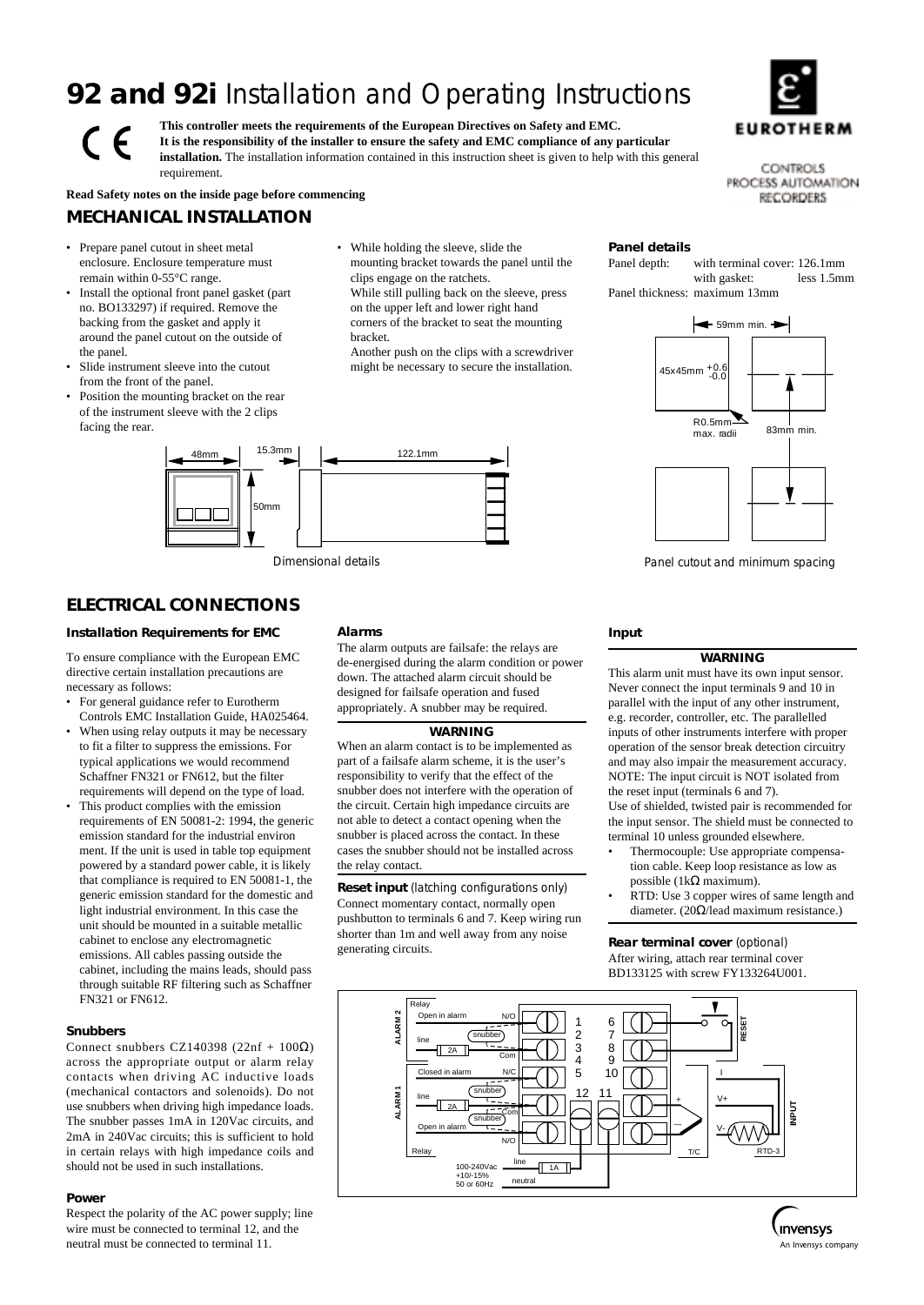# **CONFIGURATION**

### **Procedure**

- 1. Cycle power 'OFF' and 'ON'. Press and hold secret key.
- Self test follows: tESt appears followed by 1111, 8888, then the 4-digit configuration code.

Hold in secret key until 4-digit

configuration code appears and left hand digit flashes.

NOTE: Touching any other front panel key during the start-up self test could lead to erroneous test results.

# **Configuration code**

| 1st (left) and 2nd digit |                               |  |  |  |
|--------------------------|-------------------------------|--|--|--|
|                          | alarm 1 and alarm 2 functions |  |  |  |
| 0                        | Disabled                      |  |  |  |
| latching operation       |                               |  |  |  |
| 1                        | Deviation low alarm           |  |  |  |
| 2                        | Deviation high alarm          |  |  |  |
| 3                        | Deviation band alarm          |  |  |  |
| 4                        | Full scale low alarm          |  |  |  |
| 5                        | Sensor break alarm            |  |  |  |
| 6                        | Full scale high alarm         |  |  |  |
| 8                        | Rate-of-change alarm          |  |  |  |
| non-latching operation   |                               |  |  |  |
| 9                        | Deviation low alarm           |  |  |  |
| А                        | Deviation high alarm          |  |  |  |
| B                        | Deviation band alarm          |  |  |  |
| С                        | Full scale low alarm          |  |  |  |
| D                        | Sensor break alarm            |  |  |  |
| F                        | Full scale high alarm         |  |  |  |
|                          |                               |  |  |  |

F Rate-of-change alarm

#### **3rd digit**

|                          |                                 |        | full specified range |  |
|--------------------------|---------------------------------|--------|----------------------|--|
|                          | input sensor type               | °C min | °C max               |  |
| $\Omega$                 | "RTD-100 $\Omega$ Pt. DIN43760" | $-100$ | 600                  |  |
|                          | B-Pt-30%Rh/Pt/6%Rh              | 600    | 1820                 |  |
| $\mathcal{P}$            | C-W-5%Re/W-26%Re (Hoskins)      | Ω      | 2150                 |  |
| 3                        | F—Chromel™/Adams constantan     | $-260$ | 1000                 |  |
| 4                        | J-Fe/SAMA constantan            | $-200$ | 1200                 |  |
| 5                        | K—Chromel™/Alumel™              | $-250$ | 1372                 |  |
| 6                        | I — Fe/Konstantan               | $-100$ | 900                  |  |
|                          | N-NiCroSil/NiSil                | Ω      | 1300                 |  |
| 8                        | Platinel II™                    | $-250$ | 1395                 |  |
| 9                        | R-Pt-13%Rh/Pt                   | Ω      | 1767                 |  |
| A                        | S-Pt-10%Rh/Pt                   | Ω      | 1767                 |  |
| B                        | T-Cu/Adams constantan           | $-255$ | 400                  |  |
|                          | Linear a-2-point entry scaling  |        |                      |  |
| $\overline{\phantom{a}}$ |                                 |        |                      |  |

D Linear b—point-and-span entry scaling

#### **4th digit**

|                |    |                     | pwr. fail |
|----------------|----|---------------------|-----------|
|                |    | display remote ack. | alarm     |
| 0              | °C | AL1 & 2             | no        |
| $\mathbf{1}$   | ۰C | AL1 & 2             | yes       |
| $\overline{2}$ | ۰C | AL1                 | no        |
| $\overline{3}$ | °C | AL1                 | yes       |
| $\frac{4}{5}$  | °C | AL <sub>2</sub>     | no        |
|                | °C | AL <sub>2</sub>     | yes       |
| 6              | °F | AL1 & 2             | no        |
| $\overline{7}$ | °F | AL1 & 2             | yes       |
| 8              | °F | AL1                 | no        |
| 9              | °F | AL1                 | yes       |
| A              | °F | AL <sub>2</sub>     | no        |
| B              | °F | AL <sub>2</sub>     | yes       |

# **Configuration example**

**6650:**<br>1st digit (6): 1st digit (6): full scale (absolute) high latching alarm (AL 1).<br>2nd digit (6): full scale (absolute) high latching alarm (AL 2). 2nd digit (6): full scale (absolute) high latching alarm (AL 2).<br>3rd digit (5): type K thermocouple input. type K thermocouple input.

**Latching alarms 6 1 Active 1 Active 1 Active Cleared**<br>Before resetting 1 amp flashing 1 amp flashing Before resetting and the lamp flashing lamp flashing lamp flashing<br>
(unacknowledged) Telay de-energised relay de-energised relay de-energised

After resetting and the steady ON lamp OFF (acknowledged) and steady of the relay energised steady of the relay energised steady ON and the relay energised relay de-energised

**Non-latching Alarms** lamp flashing lamp OFF

4th digit (0): display units in °C, remote alarm acknowledgement for both alarms, and power fail alarm disabled.

- 2. See configuration code with left digit blinking.
- 3. Enter new code:
	- $\blacktriangledown$  = select digit position (1 through 4)  $\triangle$  = modify digit value.
- 4. To exit configuration mode do one of these: **Secret key** = accept new configuration; parameter value check follows.

 $\overline{Q}$  = abort; return to previous configuration.

# **OPERATION**

# **Basic procedures**

### **Open list**

Refer to illustration below.

- Measured value is displayed when unit is unattended.
- Depress  $\Box$  once to view display units.
- Depress again to view AL 1 (roc1). Push  $\triangle$ or  $\blacktriangledown$  to view alarm 1 setpoint.
- Depress again to view AL 2 (roc2). Push  $\triangle$ or  $\blacktriangledown$  to view alarm 2 setpoint.
- To acknowledge (or reset) latching alarms (flashing red AL1 or AL2 lamp); use  $\Box$ until AL1 (AL2) appears. Hold  $\blacktriangle$  or  $\nabla$  for 5 seconds until Clr appears, release , then press the button again.



Front panel pushbuttons, displays and lamps

# **Protected list**

- To enter protected list: use  $\overrightarrow{c}$  until units display (°F, °C or Lin), then "**secret key**".
- Continue with  $\Box$  to view parameters. Push  $\blacktriangle$  or  $\nabla$  to view parameter value.
- Push $\blacktriangle$  or  $\nabla$  again to modify parameter value.
- To return to measured value display when in protected list: "**secret key**".
	- NOTE: Parameters not pertinent to the unit configuration do not appear in the scroll list.

# **Alarms**

#### **Temperature and process alarms**

If the measured value enters an alarm condition (defined by the configuration code and the parameter values), then the appropriate red lamp, AL1 or AL2, lights and the corresponding relay deenergizes. The alarm operation is configurable as latching or non latching.

NOTE: Deviation alarm setpoints (d-1and d-2) are in reference to the alarm setpoints (AL 1 and AL 2).

Examples:

deviation low alarm setpoint  $=$  AL  $2 - d-2$ , deviation high alarm setpoint =  $AL 1 + d-1$ , deviation band alarm setpoints =  $AL 2 \pm d-2$ .

#### **Rate-of-change alarms (configuration codes "8" or "F")**

Configured alarm channels go into the alarm condition if the rate of change of the measured value exceeds the alarm setpoint. This applies for both positive and negative changes of the measured value. Modifications to the setpoint take effect after the pushbutton lights extinguish.

relay de-energised relay energised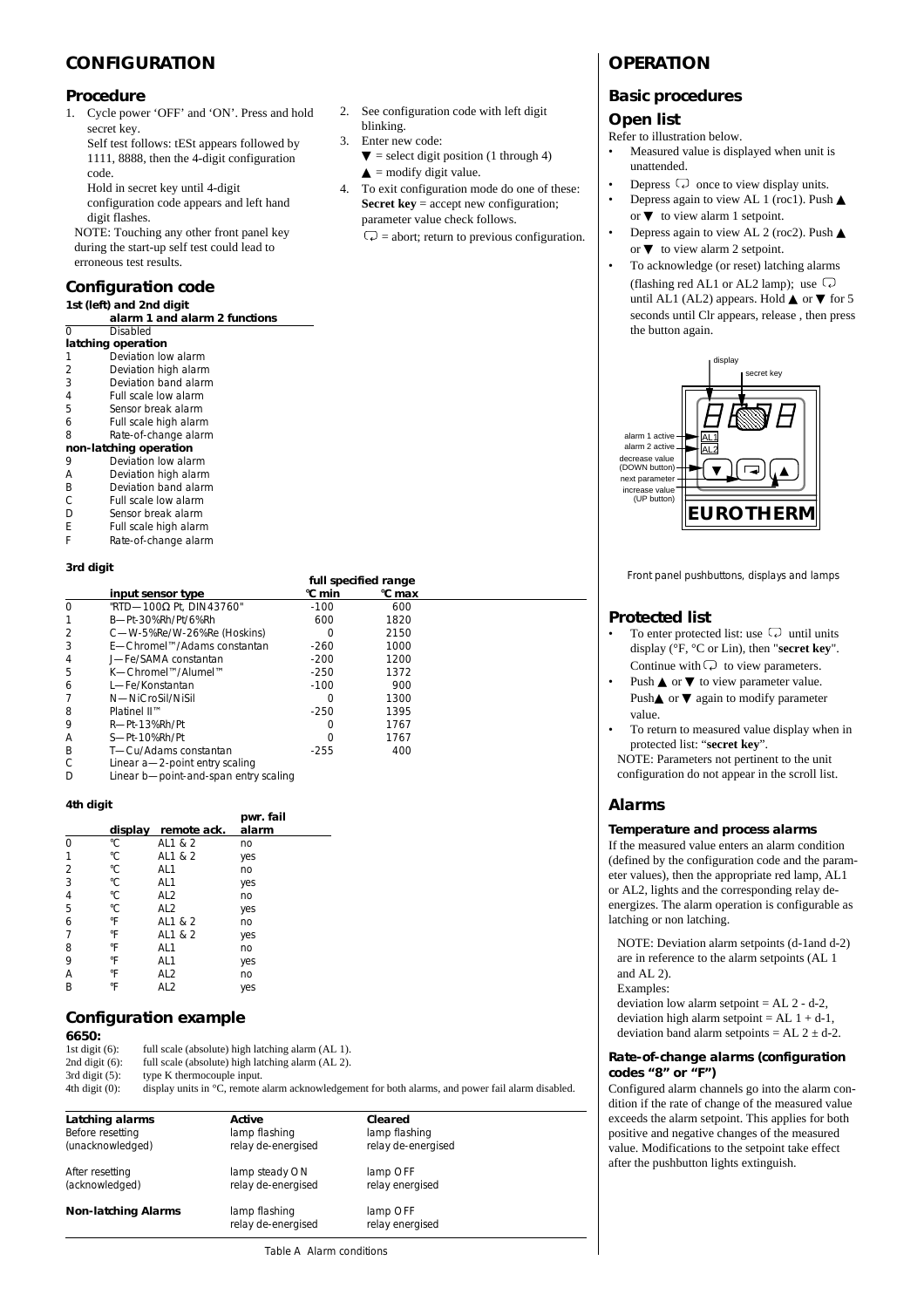#### **Resetting (acknowledging) latching alarms**

Latching alarms are acknowledged in the open list (see "Open list procedures") or by a remote pushbutton.

NOTE: The remote pushbutton can be configured to acknowledge only AL1, only AL2 or both.

#### **Sensor fail alarm**

Sensor fail detection is always operative. The unit displays SnSr FAIL upon detecting at least one of these conditions:

- if the input signal is less than -40mV or greater than +90mV,
- if the input is open circuit, or
- if the unit's temperature is outside of the 0-55°C operating range (thermocouple inputs only).

The behaviour of the relays and the alarm lamps AL1 and AL2 conforms to the Table A on bottom of page 2.

NOTE: Selection of configuration codes "5" or "D" for digits 1 and 2 enables the alarm relay operation only for sensor fail alarm (and power fail alarm if enabled) and not for any process alarm condition.

#### **Power fail alarm (latching alarms only)**

- Manual reset after power restoration. If the power fail alarm is selected (one of the "yes" selections for configuration code digit 4), the limit switch always places both relays in the alarm state (de-energized) upon powering up. A manual reset by the operator is thus required to re-energize the alarm out put relays. These alarms are acknowledged as all others in the open list or by the remote pushbutton.
- Automatic reset after power restoration. If the power fail alarm is not selected (one of the "no" selections for configuration code digit 4), the limit switch automatically re-affirms any alarm existing before the power failure.

#### **Alarm test**

To test the operation of the output relays and the connected circuit, scroll to the appropriate alarm (AL1 or AL2) in the protected list and hold  $\triangle$  or

▼ until tESt appears. Release, then depress the button again to change the state of the relay: if the relay is energized, then the alarm test de-energizes the relay and vice versa. When the button is released, the relay assumes the previous condition determined by the input.

#### **Adjustable parameters**

See Adjustable parameter list over the page.

# **Linear input setup**

#### **Electrical connections**

For all inputs use a shielded twisted pair.

- Millivolt inputs (-10 to 70mV) Connect signal leads directly to input terminals  $9(+)$  and  $10(-)$ .
- 0-20mA and 4-20mA inputs. Connect 3.01Ω shunt (part no. CA 9G3R01) across input terminals  $9(+)$  and  $10(-)$ .
- Higher voltage inputs. Voltage divider network is required (standard voltage dividers can be supplied by Eurotherm or made up by the user). Refer to table for suggested values. Resistor specifications:1%, 0.125W minimum,  $\pm 100$ ppm metal or metal oxide film.



0-20mA and 4-20mA input



Voltage inputs



Linear b: point and span scaling

#### Linear b only

8. Access **In.Sn.** With  $\triangle$  or  $\nabla$  set in the input signal span in millivolts.

9. Access **dSSn.** With**∆** or ▼ set in the display span.



Linear b: point & span scaling

**Caution** Use of the shunt or voltage divider inhibits operation of the sensor break detection feature.

#### **Scaling procedure**

There are two methods of entering and scaling linear inputs:

- Linear a: 2-point scaling (configuration code "C").
- Linear b: point and span scaling (configuration code "D").

#### Linear a and b

1. Set display decimal point position parameter, **dP** to desired value.

- 2. If reading the input signal directly from the source, connect source (from signal generator or sensor) to input terminals. Apply a signal equal to a known low value for the first setup point.
- 3. Scroll through the protected list until **In.Lo.** Press and hold on ▼ ▲ until **rEAd** appears, release, then push the button again. [Alternatively, if no input signal is required or the exact value is known, the input value in millivolts can be set in with  $\nabla$  or ▲].
- 4. Scroll to **dSLo**. Then set in corresponding display value with  $\nabla$  and  $\triangle$ .

#### Linear a only

- 5. Again, if reading the input signal directly from the source, apply a signal equal to a known high value for the second setup point.
- 6. Scroll through the protects list until **In.Hi**. Press on  $\overline{\mathcal{L}}$  until **rEAd** appears, release, then push the button again. [Alternatively, if no input signal is required or the exact value is known, the input value in millivolts can be set in with ▲ or  $\Pi$ .
- 7. Access **dSHi**. Then set in the corressponding display value with  $\triangle$  or  $\nabla$ .



Linear a: 2-point scaling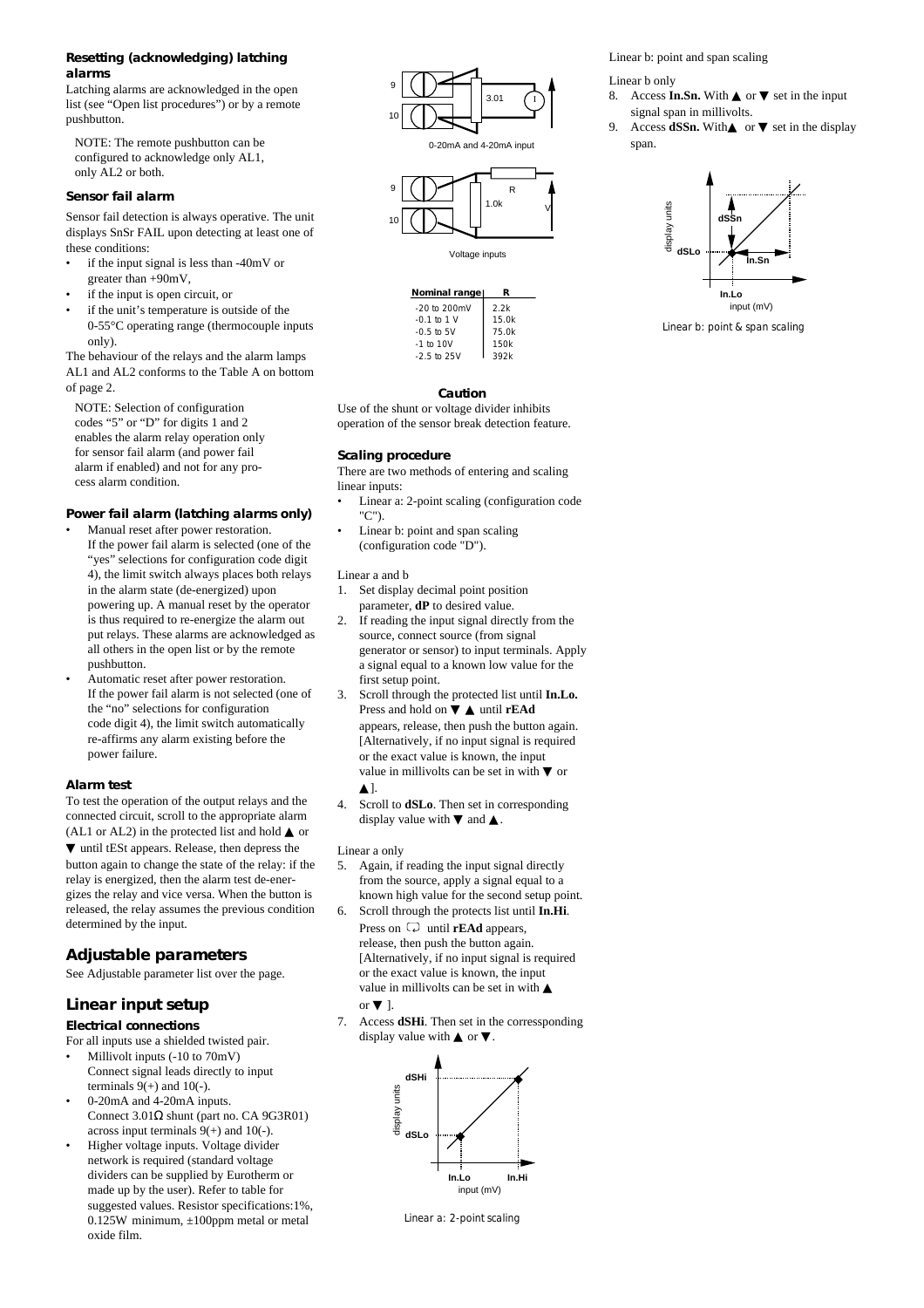|                              | <b>LINEAR INPUT SCALING</b> (Replaces "OFSt" parameter in protected list)                              |                                                                       |                                                                                                                                                               |
|------------------------------|--------------------------------------------------------------------------------------------------------|-----------------------------------------------------------------------|---------------------------------------------------------------------------------------------------------------------------------------------------------------|
| In.Lo                        | Input for low setup point                                                                              | -9.99 to 70.00mV input signal range                                   | Both linear a and b inputs. To read input signal value<br>from rear terminals: Hold UP or DOWN until "rEAd"<br>appears, release, then press the button again. |
| dSLo                         | Display value for low setup point                                                                      | -999 to 9999, -99.9 to 999.9, or<br>-9.99 to 99.99 process units      | Both linear a and b inputs.                                                                                                                                   |
| In.Hi                        | Input for high setup point                                                                             | -9.99 to 70.00mV input signal range                                   | Linear a inputs only. To read input signal value from<br>rear terminals: See procedure for "In.Lo", above."                                                   |
| dSHi                         | Display value for high setup point<br>-999 to 9999, -99.9 to 999.9, or<br>-9.99 to 99.99 process units |                                                                       | Linear a inputs only.                                                                                                                                         |
| In.Sn                        | Input signal span                                                                                      | 0.00 to 70.00mv                                                       | Linear b inputs only.                                                                                                                                         |
| dSSn                         | Display span                                                                                           | -999 to 9999, -99.9 to 999.9, or                                      | Linear b inputs only.                                                                                                                                         |
|                              |                                                                                                        | -9.99 to 99.99 process units                                          |                                                                                                                                                               |
|                              | Adjustable parameter list                                                                              |                                                                       |                                                                                                                                                               |
| Mnemonic<br><b>OPEN LIST</b> | Parameter                                                                                              | Adjustable range                                                      | <b>Comments</b>                                                                                                                                               |
| °C, °F, Lin                  | Display units                                                                                          | View only.                                                            | Display units selected in configuration.                                                                                                                      |
| AL 1                         | Alarm 1 setpoint                                                                                       | View only.                                                            | To acknowledge latching alarms: Hold                                                                                                                          |
| (roc1)                       | (rate-of-change setpoint)                                                                              |                                                                       | UP or DOWN button until "CLr" appears, release, then press the<br>button again.                                                                               |
| AI 2<br>(roc2)               | Alarm 2 setpoint<br>(rate-of-change setpoint)                                                          |                                                                       | Value adjustable in protected list, below.                                                                                                                    |
| <b>PROTECTED LIST</b>        |                                                                                                        |                                                                       |                                                                                                                                                               |
| ConF                         | Configuration code                                                                                     | View only.                                                            | Can be changed upon power up only.                                                                                                                            |
| Id                           | Instrument model ident.                                                                                | View only: "92"                                                       |                                                                                                                                                               |
| dP                           | Decimal point position<br>for linear inputs a and b                                                    | 0 to 2 decimal places. Formats:<br>XXXX, XXX.X or XX.XX"              | Appears for linear inputs only. Affects all<br>parameters displayed in process units.                                                                         |
| AL 1                         | Alarm 1 setpoint                                                                                       | Full scale alarm setpoints and                                        | Alarm function selected in configuration.                                                                                                                     |
| (roc1)                       | (rate-of-change setpoint)                                                                              | deviation alarm reference levels:                                     | "AL 1" setting irrelevant for sensor break                                                                                                                    |
|                              |                                                                                                        | configured input sensor range.                                        | alarms: configuration codes "5" and "D".                                                                                                                      |
|                              |                                                                                                        | Rate of change alarm: 1 to                                            | To test alarm operation: Hold UP or                                                                                                                           |
|                              |                                                                                                        | 3000°C/min.; 1 to 5400°F/min.;                                        | DOWN button until "tESt" appears,                                                                                                                             |
|                              |                                                                                                        | 1 to 3000, 0.1 to 300.0, or "                                         | release, then press the button again.                                                                                                                         |
| <b>HY 1</b>                  | Alarm 1 hysteresis                                                                                     | 0.01 to 30.00 process units/min.<br>1°C (or 1°F) to upper range limit | Alarm state should toggle.                                                                                                                                    |
|                              |                                                                                                        | Linear inputs: 1 to 9999, 0.1 to<br>999.9, 0.01 to 99.99              |                                                                                                                                                               |
| $-d-1$                       | Deviation alarm offset                                                                                 | 1°C (or 1°F) to upper range limit                                     | Appears for deviation configurations only.                                                                                                                    |
|                              | from "AL1"                                                                                             | Linear inputs: 1 to 9999, 0.1 to<br>999.9, 0.01 to 99.99              | For deviation band alarms, "HY1""<br>must be less than "-d-1".                                                                                                |
| AL 2                         | Alarm 2 setpoint                                                                                       | Same as alarm 1.                                                      | Same as alarm 1.                                                                                                                                              |
| (roc2)                       | (rate-of-change setpoint)                                                                              |                                                                       |                                                                                                                                                               |
| HY 2                         | Alarm 2 hysteresis                                                                                     |                                                                       |                                                                                                                                                               |
| -d-2                         | Deviation alarm offset<br>from "AL 2"                                                                  |                                                                       |                                                                                                                                                               |
| <b>OFSt</b>                  | Calibration offset                                                                                     | -50.0 to 50.0°C<br>-90.0 to 90.0°F                                    | Appears for temperature inputs only.                                                                                                                          |
| LinE                         | Line frequency                                                                                         | 50 Hertz: "50"; 60 Hertz: "60"                                        | Set to line frequency upon installation.                                                                                                                      |
|                              | Display messages list                                                                                  |                                                                       |                                                                                                                                                               |
| Message                      | Display condition                                                                                      |                                                                       | User action/comments                                                                                                                                          |
| <b>INPUT STATUS MESSAGES</b> |                                                                                                        |                                                                       |                                                                                                                                                               |
| SnSr                         | Sensor fail. Input open or reversed; measured                                                          |                                                                       | Verify input sensor and connections. Message dissapears when                                                                                                  |
| <u>FAIL</u>                  | value outside of configured range.                                                                     |                                                                       | input signal is reinstated.                                                                                                                                   |
| Flashing<br><u>value</u>     | Display overrange or out of specified accuracy<br>range                                                |                                                                       | Unit should not be used in this range.                                                                                                                        |
|                              |                                                                                                        |                                                                       |                                                                                                                                                               |
|                              | SELF DIAGNOSTIC MESSAGES                                                                               |                                                                       |                                                                                                                                                               |
| tESt                         | Internal self test upon power up.                                                                      |                                                                       | Replace unit if all four 1's do not light up or fails to go on to                                                                                             |
| 1111                         |                                                                                                        |                                                                       | "8888" display.<br>Do not touch front panel during self test.                                                                                                 |
| 8888                         | Display test after above self test. Lasts for<br>approximately 3 seconds                               |                                                                       | User should verify that all digits and lamps light up to prevent<br>erroneous readings.                                                                       |
| EЕ<br><b>FAIL</b>            | Memory corruption.                                                                                     |                                                                       | Cycle power. Verify and correct all parameter and configuration<br>values. If display persists, replace unit.                                                 |
| Id                           | Unit failure                                                                                           |                                                                       | Replace unit                                                                                                                                                  |
| FAIL                         |                                                                                                        |                                                                       |                                                                                                                                                               |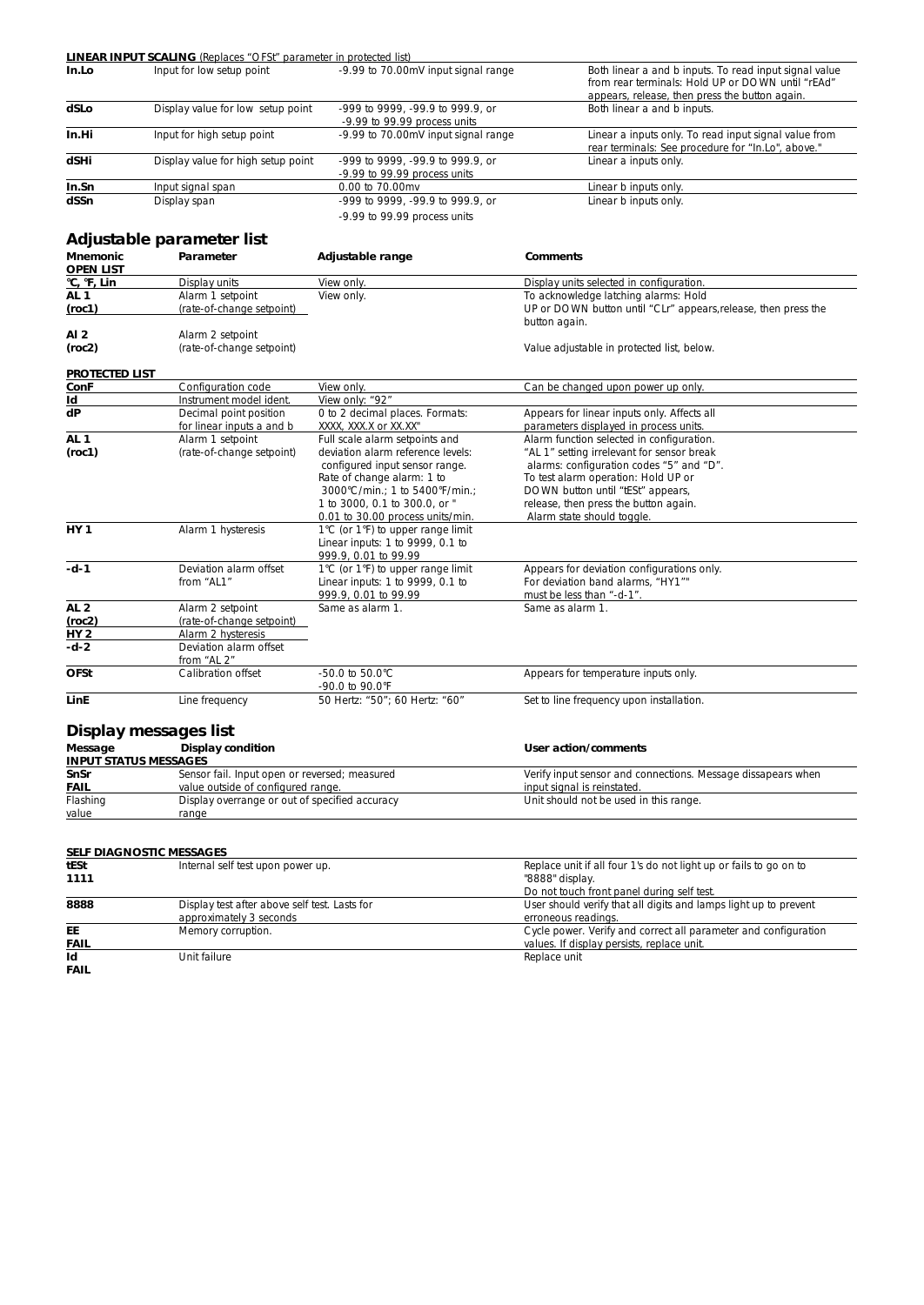# **SAFETY NOTES**

# **Technical Specification for Safety Purposes**

| <b>Equipment ratings</b>     |                                                                                                                                                                                                                                                                                                                                                                                              |
|------------------------------|----------------------------------------------------------------------------------------------------------------------------------------------------------------------------------------------------------------------------------------------------------------------------------------------------------------------------------------------------------------------------------------------|
| Supply voltage:              | 85 to 264V a.c. $\sim$ .                                                                                                                                                                                                                                                                                                                                                                     |
| Supply frequency:            | 48 to 52, or 58 to 62Hz a.c. $\sim$ .                                                                                                                                                                                                                                                                                                                                                        |
| Power consumption:           | 5 Watts.                                                                                                                                                                                                                                                                                                                                                                                     |
| Relay output:                | Maximum of $264V$ a.c. $\sim$ . Minimum of 10V peak.                                                                                                                                                                                                                                                                                                                                         |
|                              | Maximum current, 2A resistive.                                                                                                                                                                                                                                                                                                                                                               |
| Leakage current:             | Shubber components may be fitted externally. The leakage current through these snubber components is less than<br>2mA at 264V a.c., 50Hz.                                                                                                                                                                                                                                                    |
| Over current protection:     | External over current protection devices are required that match the wiring of the installation. A minimum of<br>0.5mm <sup>2</sup> or 16/0.2mm wire is recommended. Independent fuses are required for the instrument supply and each relay output.<br>Suitable fuses are T type, (IEC 127; time-lag) as follows:<br>Instrument supply: 85 to 264V a.c. $\sim$ 1A (T).                      |
|                              | Relay outputs: 2A (T).                                                                                                                                                                                                                                                                                                                                                                       |
| Low level $I/O$ :            | All other input and output connections are intended for low level signals less than 42V.                                                                                                                                                                                                                                                                                                     |
| <b>Environmental ratings</b> |                                                                                                                                                                                                                                                                                                                                                                                              |
| Panel sealing:               | Instruments are intended to be panel mounted. An optional panel gasket is available to provide panel sealing to IP 54 as<br>defined in EN 60529.                                                                                                                                                                                                                                             |
| Operating temperature:       | 0 to $55^{\circ}$ C. Ensure the enclosure provides adequate ventilation.                                                                                                                                                                                                                                                                                                                     |
| Relative humidity:           | 5 to 95%, non-condensing.                                                                                                                                                                                                                                                                                                                                                                    |
| Atmosphere:                  | The instrument is not suitable for use above 2000m or in explosive or corrosive atmospheres.                                                                                                                                                                                                                                                                                                 |
| <b>Electrical safety</b>     | EN 61010(93), Installation category II, pollution degree 2.                                                                                                                                                                                                                                                                                                                                  |
| Installation category II:    | Voltage transients on any mains power connected to the instrument must not exceed 2.5kV.                                                                                                                                                                                                                                                                                                     |
| Pollution degree 2:          | Conductive pollution must be excluded from the cabinet in which the instrument is mounted.                                                                                                                                                                                                                                                                                                   |
| Isolation:                   | All inputs and outputs, (except digital inputs, logic output on 91e and logic output 2 on 94) have a reinforced isolation<br>which provides protection against electric shock. Digital inputs, logic output on 91e and logic output 2 on 94 are<br>electrically connected to the main process variable input, (thermocouple etc.) but have reinforced isolation to all other<br>connections. |
|                              |                                                                                                                                                                                                                                                                                                                                                                                              |

# **Safety Symbols**

Various symbols are used on the instrument, they have the following meaning:

Caution, (refer to the accompanying documents) Equipment is protected by reinforced insulation

Equipment that is protected with reinforced insulation does not require a protective conductor.

# **Installation Safety Requirements**

For safe operation Eurotherm Controls products must be correctly installed in a suitable environment. The following installation guidelines should be carefully considered before operating the equipment;

- **This unit should be installed inside a suitable grounded metal enclosure.** This must prevent live parts being accessible to human hands and metal tools. It is recommended that rear terminal covers (available as an option) be fitted.
- Wiring installations should comply with all local wiring regulations. It is the user's responsibility to calculate the maximum possible current in each power and common wire. Do not exceed the rated current for any particular wire size permitted by the local electrical code. Overheated wires and damaged insulation may result from overloading.
- **The installation must include a power isolating switch or circuit breaker.** This device should be in close proximity to the controller, within easy reach of the operator and marked as the disconnecting device for the equipment. SCRs and triacs are not adequate means of isolating the supply, and should always be backed by a suitable mechanical disconnect switch.
- **The maximum voltage applied to the unit must not exceed 264V ac.** Ensure that the voltage which is applied to the unit power supply, between any two isolated circuits, or between any isolated circuit and ground does not exceed 264Vac.
- The controller must not be wired to a three phase supply with an unearthed star connection. This is because under fault conditions the supply voltage can rise above 264Vac with respect to earth. The product will not be safe under these conditions.
- Any voltage transients that occur on power supply lines must not exceed 2.5kV. Where occasional voltage transients over 2.5kV are expected or measured, the power installation to both the instrument supply and load circuits should include a transient limiting device. These units will typically include gas discharge tubes and metal oxide varistors that limit and control voltage transients on the supply due to lightening strikes or inductive load switching. Devices are available in a range of energy ratings and should be selected to suit conditions at the installation.
- **Conductive pollution must be excluded from the instrument enclosure.** Carbon dust is a conducting pollution, but even particles that are normally non conducting may become conductive with condensation. To secure a suitable atmosphere in conditions of conductive pollution, fit a filter to the air intake of the cabinet. Where condensation is likely, for example in low temperatures, include a thermostatically controlled heater in the cabinet.
- **This unit is not suitable for use in areas subject to hazardous atmospheres.** No Eurotherm Controls product should be connected to a circuit which passes into or through a hazardous area unless appropriate precautions are taken (even though the instrument itself may be located in a safe area). Such an installation should conform to the requirements of the relevant Authority.
- **Grounding.** This instrument has internal circuits which are isolated or "floating." This is necessary to prevent the occurrence of a "ground loop" in signal circuits. To avoid possible shock hazards in the event of an internal fault causing breakdown of insulation, it is recommended that all equipment connected to this unit be enclosed in a grounded metal enclosure. Sheaths of thermocouples (or other sensors) should be properly grounded by a separate conductor (instead of being dependent on grounding via the machine framework).
- **Out-of-limits alarms.** In applications where excessive deviation of a controlled parameter due to equipment failure could cause damage to machinery or materials, or injury to personnel, it is strongly recommended that an additional separate unit with its own input sensor be used to give alarm indication or to shut down the process or both, as may be appropriate. (Note: The alarm function built into controllers may not give sufficient protection in these circum stances). When the controller alarm function or separate alarm units are used they should be checked for correct operation at regular intervals.
- **Configuration.** Many instrument functions are user selectable from the front panel. It is the user's responsibility to verify that the instrument configuration is correct. Personal injury, property loss and equipment damage could result from an improperly configured instrument.
- **ESD precautions.** This instrument contains static sensitive components. Care should be taken to avoid electrostatic discharge (ESD) and thus reduce incidence of damage to the instrument when removed from its sleeve. Any manipulation of the instrument printed circuit boards should be performed on a conductive surface with the personnel in contact with the surface by means of a grounded, metal or conductive plastic wrist strap with a 1MΩ series resistor.
- **Procedure in the event of trouble.** Before beginning any investigation of a fault, the electrical supplies to all equipment concerned should be switched off and isolated. Units suspected of being faulty should be disconnected and removed to a properly equipped workshop for testing. There are no user-serviceable parts inside this unit.